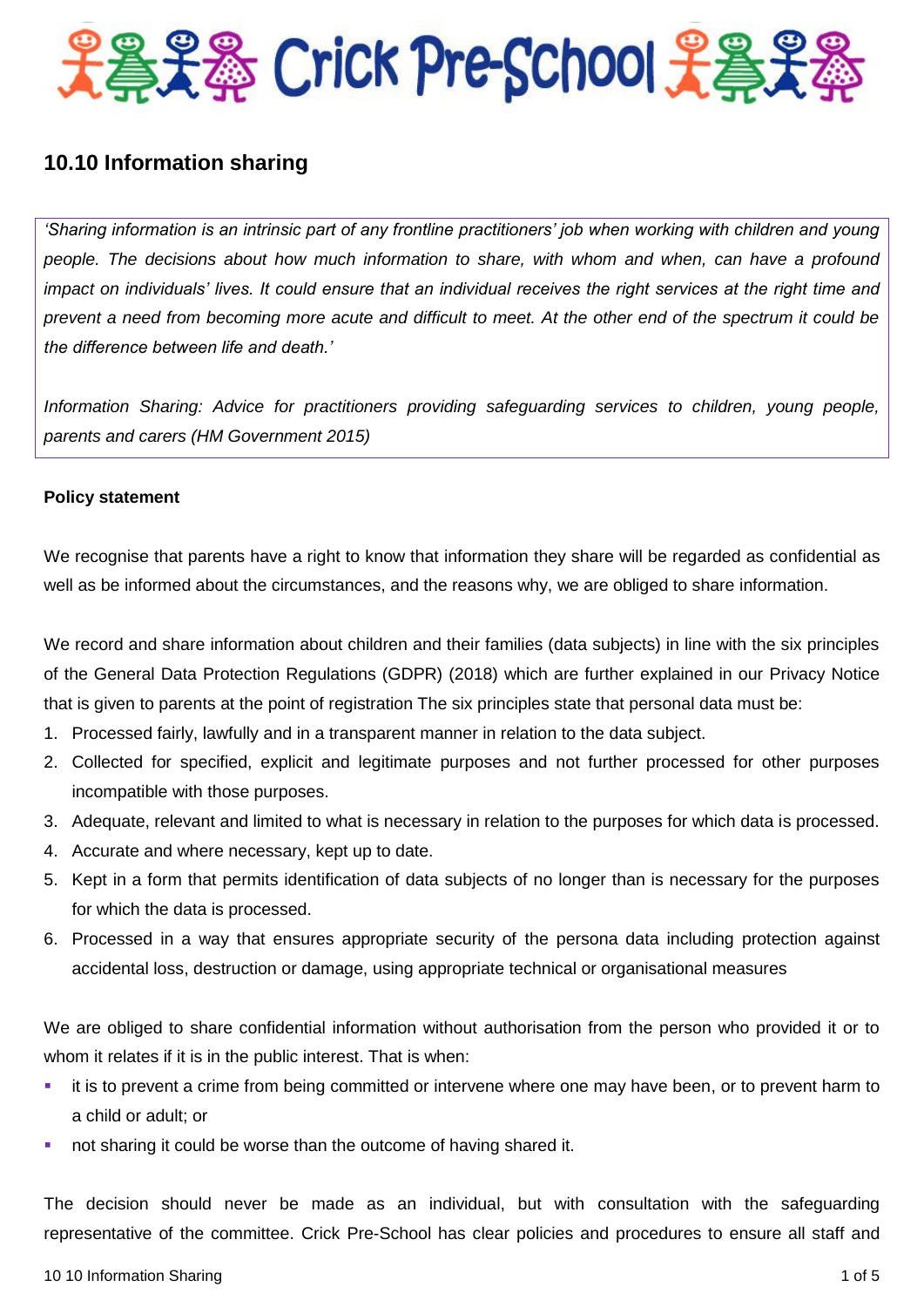

volunteers understand their information sharing responsibilities and are able to respond in a timely, appropriate way to any safeguarding concerns.

The three critical criteria are:

- Where there is *evidence* that the child is suffering, or is at risk of suffering, significant harm.
- Where there *is reasonable cause to believe* that a child may be suffering, or at risk of suffering, significant harm.
- To *prevent* significant harm arising to children and young people or serious harm to adults, including the prevention, detection and prosecution of serious crime.

## **Procedures**

Our procedure is based on the GDPR principles as listed above and the seven golden rules for information sharing as set out in *Information Sharing: Advice for practitioners providing safeguarding services to children, young people, parents and carers (HM Government 2015).* We also follow the guidance on information sharing from the Northamptonshire Safeguarding Children Board (NSCB).

- *1. Remember that the General Data Protection Regulations 2018 and human rights law are not a barriers to justified information sharing as per the Children Act 1989, but provide a framework to ensure that personal information about living individuals is shared appropriately.*
	- Our policy and procedures on Information Sharing provide guidance to appropriate sharing of information both within the setting, as well as with external agencies.
- *2. Be open and honest with the person (and/or their family where appropriate) from the outset about why, what, how and with whom information will, or could, be shared, and seek their consent, unless it is unsafe or if I have a legal obligation to do so. A Privacy Notice is given to parents at the point of registration to explain this further.*

In our setting we ensure parents:

- receive a copy of our Privacy Notice and information about our Information Sharing Policy when starting their child in the setting and that they sign our Registration Form to say that they understand the circumstances in which information may be shared without their consent. This will only be when it is a matter of safeguarding a child or vulnerable adult;
- have information about our Safeguarding Children and Child Protection Policy; and
- have information about the other circumstances when information will be shared with external agencies, for example, with regard to any additional needs the child may have or transition to school.
- *3. Seek advice from other practitioners if you are in any doubt about sharing the information concerned, without disclosing the identity of the individual where possible.*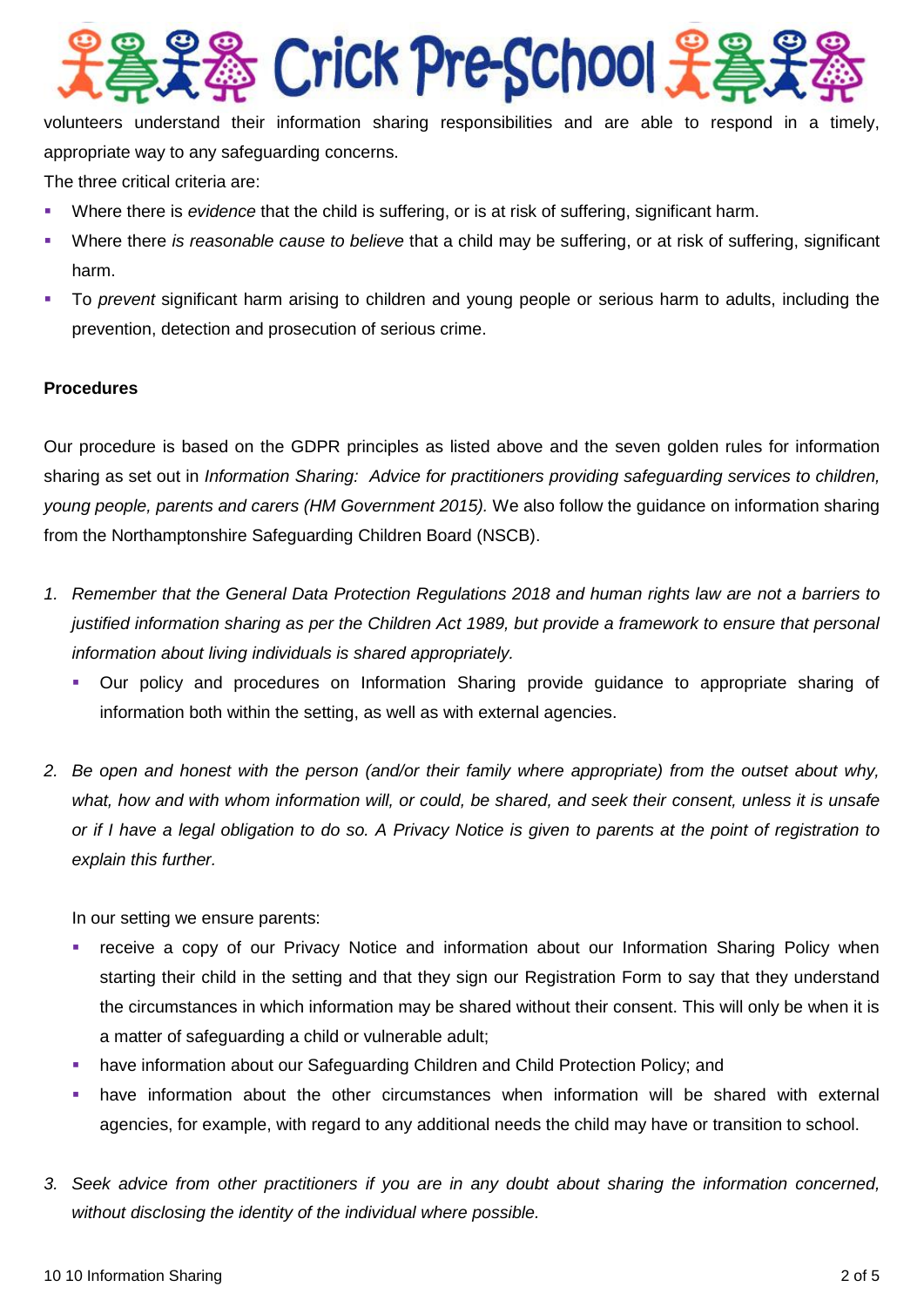

- Our staff discuss concerns about a child routinely in supervision and any actions are recorded in the child's file
- Our Safeguarding Children and Child Protection Policy sets out the duty of all members of our staff to refer concerns to our manager or deputy, as designated person, who will contact children's social care for advice where they have doubts or are unsure.
- The Manager seeks advice if they need to share information without consent to disclose.
- *4. Share with informed consent where appropriate and, where possible, respect the wishes of those who do not consent to share confidential information. You may still share information without consent if, in your judgement, there is good reason to do so, such as where safety may be at riskYou will need to base your judgement on the facts of the case. When you are sharing or requesting personal information from someone, be certain of the basis upon which you are doing so. Where you have consent, be mindful that an individual might not expect information to be shared.*
	- We base decisions to share information without consent on judgements about the facts of the case and whether there is a legal obligation
	- Guidelines for consent are part of this procedure.
	- Our manager is conversant with this and able to advise staff accordingly.
- *5. Consider safety and well-being: Base your information sharing decisions on considerations of the safety and well-being of the individual and others who may be affected by their actions.*

In our setting we:

- record concerns and discuss these with the setting's designated person and/or designated officer from the management committee for child protection matters;
- record decisions made and the reasons why information will be shared and to whom; and
- follow the procedures for reporting concerns and record keeping as set out in our Safeguarding Children and Child Protection Policy.
- *6. Necessary, proportionate, relevant, adequate, accurate, timely and secure: Ensure that the information you share is necessary for the purpose for which you are sharing it, is shared only with those people who need to have it, is accurate and up-to-date, is shared in a timely fashion, and is shared securely.*
	- Our Safeguarding Children and Child Protection Policy and Children's Records Policy set out how and where information should be recorded and what information should be shared with another agency when making a referral.
- *7. Keep a record of your decision and the reasons for it – whether it is to share information or not. If you decide to share, then record what you have shared, with whom and for what purpose.*

10 10 Information Sharing 3 of 5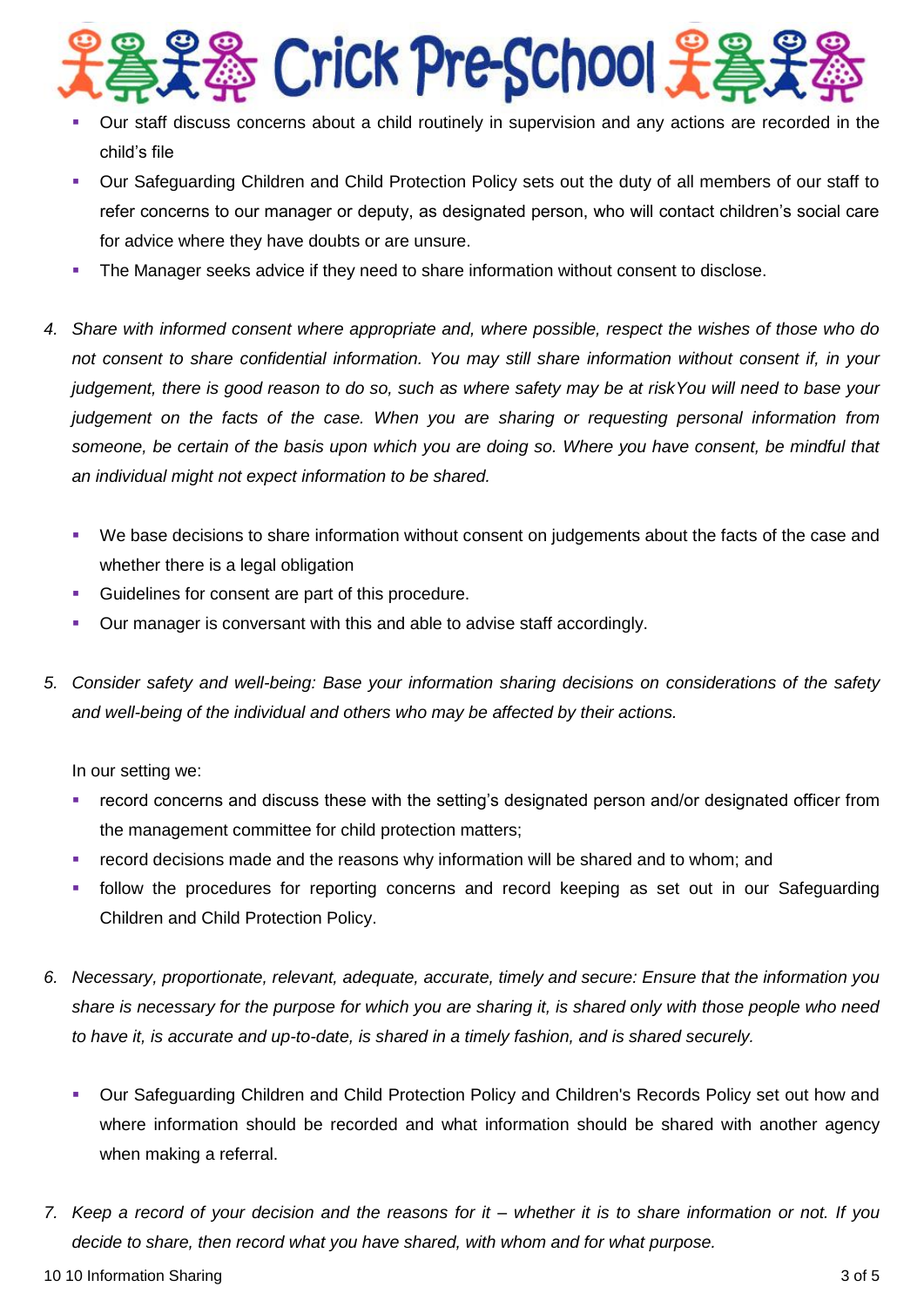

 Where information is shared, the reasons for doing so are recorded in the child's file; where it is decided that information is not to be shared that is recorded too.

## *Consent*

When parents choose our setting for their child, they will share information about themselves and their families. This information is regarded as confidential. Parents have a right to be informed that their consent to share information will be sought in most cases, as well as the kinds of circumstances when their consent may not be sought, or their refusal to give consent may be overridden. We do this as follows:

- Our policies and procedures set out our responsibility regarding gaining consent to share information and when it may not be sought or overridden.
- We may cover this verbally when the child starts or include this in our prospectus.
- Parents sign a form at registration to say they understand this.
- Parents are asked to give written consent to share information about any additional needs their child may have, or to pass on child development summaries, to the next provider/school.
- Copies are given to parents of the forms they sign.
- We consider the following questions when we need to share:
	- Is there legitimate purpose to sharing the information?
	- Does the information enable the person to be identified?
	- Is the information confidential?
	- If the information is confidential, do we have consent to share?
	- Is there a statutory duty or court order to share information?
	- If consent is refused, or there are good reasons not to seek consent, is there sufficient public interest for us to share information?
	- If the decision is to share, are you sharing the right information in the right way?
	- Have you properly recorded our decision?
- Consent must be freely given and *informed* that is the person giving consent needs to understand why information will be shared, what will be shared, who will see information, the purpose of sharing it and the implications for them of sharing that information as detailed in the Privacy Notice.
- Consent may be *explicit*, verbally but preferably in writing, or *implicit*, implied if the context is such that sharing information is an intrinsic part of our service or it has been explained and agreed at the outset.
- Consent can be withdrawn at any time.
- **We explain our Information Sharing Policy to parents.**

#### *Separated parents*

• Consent to share need only be sought from one parent. Where parents are separated, this would normally be the parent with whom the child resides. Where there is a dispute, we will consider this carefully.

10 10 Information Sharing 4 of 5